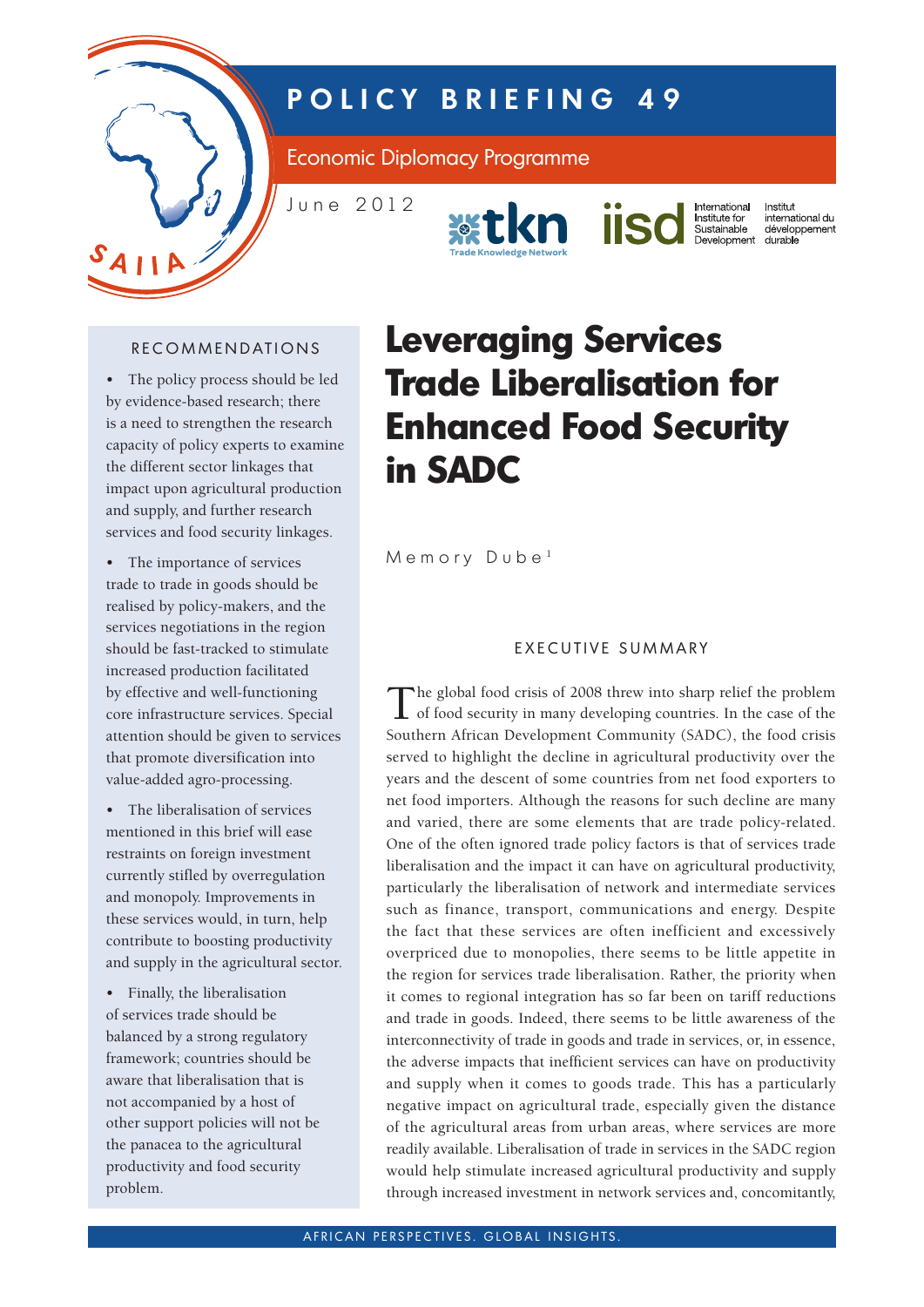in the agricultural sector. It is therefore of critical importance for food security that the services trade liberalisation agenda in SADC is more aggressively pursued.

#### INTRODUCTION AND **BACKGROUND**

The global food crisis of 2008 brought increased urgency to the problem of chronic food insecurity in most of Africa, and SADC was no exception. SADC has suffered from declining agricultural performance, with the rate of growth of per capita agricultural production declining from an average of 130 in the 1960s to 101 in the  $2000s$ <sup>1</sup>. Nevertheless, agriculture remains at the heart of many of SADC's development strategies, given that the sector supports 70% of the population's livelihoods, 50% of employment and 20% of the GDP in most member states.<sup>2</sup> In addition, agriculture contributes to 66% of intra-SADC trade and about 13% of total regional export earnings.<sup>3</sup> As such, the agricultural sector remains at the core of regional development. Within the wider continent, the importance of agriculture is embodied in the Comprehensive Africa Agriculture Development Programme (CAADP), which is an operational framework for agriculture-led development and whose overall objective is to improve rural development, livelihoods, food security and environmental resilience in Africa.4

There is, therefore, an increasing recognition of the nexus between agriculture and economic development in the region and in Africa as a whole, and international trade in agriculture is a key part of the equation. Trade has long been recognised as an important contributor to economic growth and development. Seeing as the region's comparative advantage is in agriculture and given the abundant land, increased agricultural productivity would lead to increased trade, as well as food security.<sup>5</sup> Due to the growing consensus on the need for regional integration and open markets, manifested in the drive toward the Tripartite Free Trade Area that will encompass SADC, the Common Market for Eastern and Southern Africa, and the East African Community, substantial trade policy reforms have been undertaken in the region. Nonetheless, the focus has largely been on policy reforms that drive market access in commodities trade. These reforms have been taking place since the 1970s and 1980s, with the basic understanding that increased market liberalisation would lead to increased productivity and competitiveness of the agricultural sector. However, these market reforms have taken place alongside the decline in agricultural productivity.

Given that services were, until recently, regarded as untradeable goods that are confined only to the domestic sectors, there is a need for a closer look at the nexus between services trade liberalisation and agricultural productivity and, concomitantly, food security. This is not to simplify the reasons for the decline in agricultural productivity in the region, which are numerous and varied. The objective of this policy briefing is to identify the linkages between services trade, agricultural trade and food security in SADC, in order to take full advantage of regional trade integration for food security in the present and in the future.

#### STATE OF SERVICES TRADE LIBERALISATION IN SADC

At the core of the SADC trade liberalisation agenda is the SADC Trade Protocol, which concentrates mainly on the liberalisation of trade in goods. There is only a cursory reference to the liberalisation of trade in services; the Protocol 'recognises' the importance of trade in services and emphasizes the member states' commitments under the WTO's General Agreement on Trade in Services (GATS). Negotiations toward adding a services annex to the Trade Protocol started in 1999, but it was decided in 2007 to negotiate a separate services protocol for the region. The Services Protocol provides the framework for the negotiation of services liberalisation in the region, and six priority sectors have already been identified: transport, communications, financial, construction, tourism and energy. Once these have been successfully negotiated, negotiations will move into other service sectors and modes to create a comprehensive services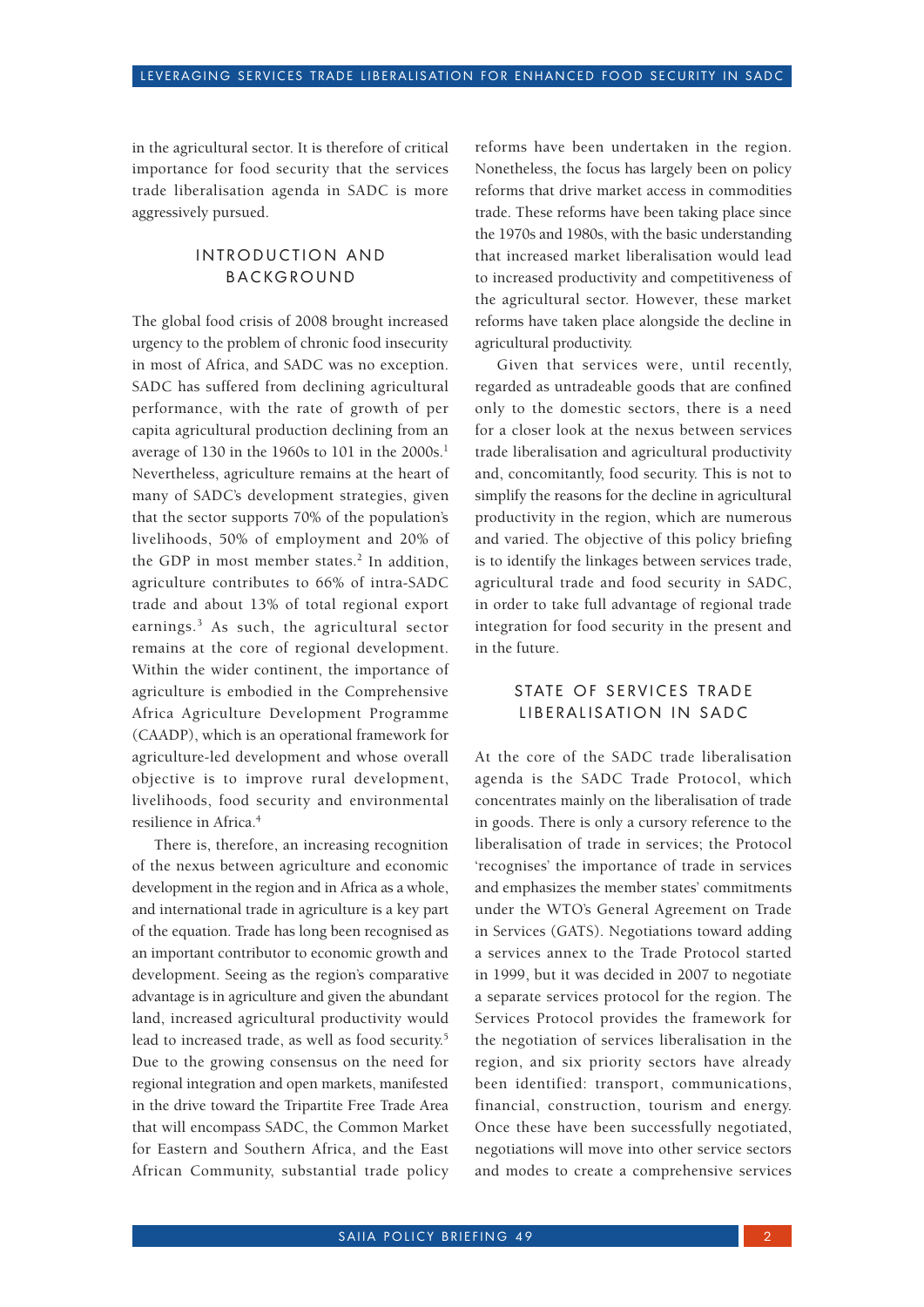agreement. Although the Services Protocol was formally adopted by the SADC Trade Ministers in July 2009, it is still awaiting clearance by the Ministers of Justice and the approval by the SADC Council to enable signature by the Heads of State. Negotiations have, however, commenced, after the Ministers of Trade gave the directive in November 2011. The plan is to conclude the negotiations within three years and hence a final agreement is expected to be in place by 2015, a rather ambitious timeline by SADC negotiating standards.

The financial sector, which has been designated as a priority sector in the Services Protocol, is also propped up by the SADC Protocol on Finance and Investment (FIP), which was signed in 2006 by all SADC member states and came into force on April 16, 2010, after ratification by nine member states. The FIP seeks to provide a framework for co-operation in the area of finance, promote the development of sound investment policies and encourage savings, and facilitate and stimulate investment flows and technology transfer and innovation in the region. The FIP focuses more on regulatory harmonization and co-operation in the financial services sector, whereas the liberalisation of services will still be the primary concern of the Services Protocol. The FIP has been in force for less than two years and it is difficult, therefore, to judge its impact as yet. Nonetheless, countries seem to have made significant progress toward the general commitments in the Protocol.6

## SERVICES TRADE LIBERALISATION AND AGRICULTURE

At a broad level, two elements stick out when one considers the linkages between services and agriculture: financial services, and logistics and infrastructure.

• Financial Services: Access to financial services has become a necessity for the survival of farmers and the agricultural sector. Financial institutions enable the rural poor and smallholder farmers to respond to shocks and manage risks. The agricultural sector benefits from having access to capital to finance production costs and expand

investments over time.<sup>7</sup> Poor smallholder farmers, whose incomes are often irregular and tied to the agricultural season, will be better equipped to cope with their expenditures because the increase in service providers will improve their access to finance. Despite the significance of these services and the rapid development of the financial industry globally, smallholder farmers have limited access to these services.<sup>8</sup>

• Logistics and Infrastructure: Infrastructure – in particular, transportation and information and communication technology – is vital in reducing costs and uncertainty, and in enhancing market information flows. Mobile phone technology is one element of this services category that has greatly reduced market transaction costs and enabled farmers to access information and even conduct banking services efficiently. Improved road access is associated with higher agricultural production. In Bangladesh, villages with good road infrastructure enjoyed higher levels of agricultural production, higher income and better access to health.<sup>9</sup> The importance of logistics services is further highlighted by a World Bank study on Indonesia that claims that the level of integration into the world market, determined by the quality of transport infrastructure, plays a significant role in the country's ability to adjust to global food price shocks.<sup>10</sup>

In SADC, most countries in the region, with the partial exception of South Africa, suffer from chronic supply-side deficiencies that severely limit their capacities to produce and supply goods and services. The network services infrastructure, which is comprised of communications, energy, finance and transport, is highly deficient and in serious need of improvement.<sup>11</sup> Such intermediate services are essential to the agricultural sector.

These services are largely underdeveloped, highly regulated and mostly monopolised by government parastatals, leading to high cost and prices, inefficiencies in the sectors, reduced competitiveness and an inability to effectively integrate into the global economy.<sup>12</sup> The financial sector is clogged with trade barriers, and most countries do not have the requisite infrastructure for the effective functioning of the sector. Although the telecommunications sector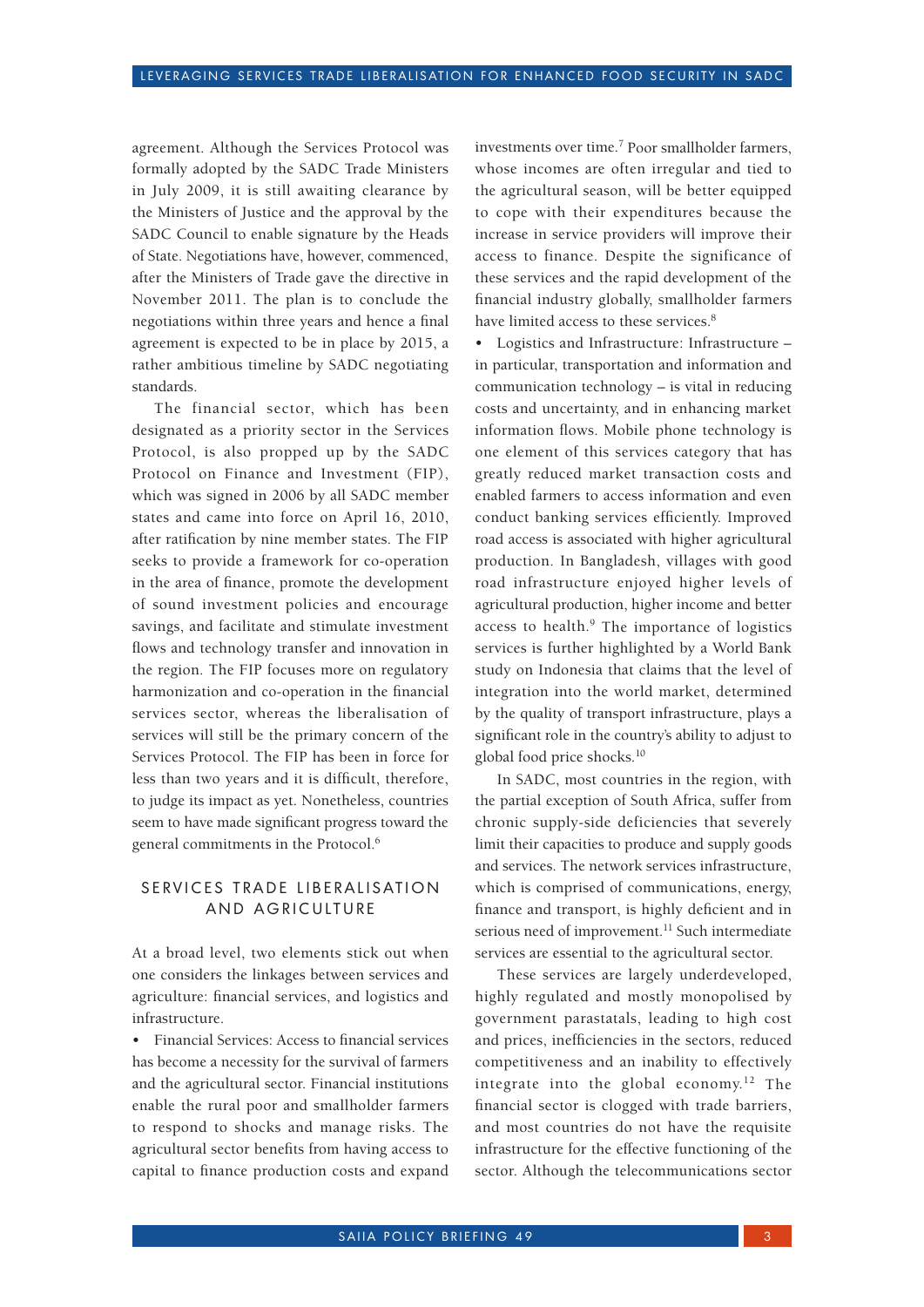is relatively well developed compared to the rest of the continent, it is still underdeveloped by global standards, costly and inefficient. The same goes for the transport sector, where services are also expensive and unreliable, whether air, road or maritime transport.<sup>13</sup> This is usually accompanied by poor regulatory capacities and a difficult business environment that then hinders regional competitiveness and ultimately serves as an impediment to diversification away from commodities to value-added agricultural processing.14

There is also huge potential in the region for cross-border trade in agriculture, particularly from food surplus to food deficit areas and, in addition, for the development of regional value chains. Access to cheap, efficient and competitive network services would help develop that potential.15 Generally, the agricultural market is hampered by poor infrastructure, unavailability of trade finance, inadequate support services, and weak institutions, and these contribute to high transaction costs, price volatility and food insecurity.16 Also, during the food crisis of 2007–2008, inadequate transport infrastructure, and other service deficiencies, exacerbated the problem of high prices and worsened the food crisis in most of the food-importing countries.

The diversification of SADC economies has been a major issue in the global trade discourse, as most countries in the region find themselves trapped into exporting commodities because of insufficient value chain development and performance. A value chain approach to liberalisation would enable countries to diversify their exports when food production increases. Increased productivity, coupled with highly developed network services infrastructure, would lead to more diversified and competitive agricultural produce that caters to a wide and diverse consumer base, lowers transaction costs, results in better quality and sophistication of products, and increases efficiency in the sector.<sup>17</sup> However, this requires certain kinds of services such as 'special facilities (packhouses, cold storage, and refrigerated transport), and rapid delivery to consumers to maintain quality and reduce physical and nutritional losses.'18 Services

trade liberalisation could therefore be structured in such a way that it promotes both increased food productivity and the development of valueadded agricultural produce.

#### **CONCLUSION**

It is clear that the services sector plays a significant, yet underestimated, role in the agricultural sector in SADC and that opening up service sectors to regional competition could improve those services, leading in turn to improvements in agricultural productivity. To date, however, negotiations on services trade liberalisation have essentially been characterised by a 'no risk, no gain' approach, and the status quo on the SADC member states' GATS commitments seems to be the preferred extent of services trade liberalisation. There is also a discord among the commitments of countries when it comes to agricultural development (eg CAADP) and the action being taken on the ground. This can partly be explained by the lack of research on the extraneous factors that are fundamental to agricultural development, such as the linkages between services trade and agricultural productivity and supply, which ultimately impacts upon food security in the region.

#### **ENDNOTES**

- 1 Memory Dube is a senior researcher in the Economic Diplomacy Programme at SAIIA.
- 2 Jones M, Tambi E & G Odularu, 'The challenges of Agricultural Sector Performance and Market Access in East and Southern Africa' paper presented at the CSAE 2011 Annual Conference, St Catherine's College, Oxford University, UK, 20–22 March 2011.
- 3 Draper P, Kiratu S & T Hitchert, 'How might agriculture develop in Southern Africa? Making sense of complexity', Trade Knowledge Network, International Institute for Sustainable Development, 2009.

4 *Ibid*.

5 Jones M, Tambi E & G Odularu, 'Optimising policy space in the context of increasing international support for CAADP,' Policy Briefing, 21. Johannesburg: SAIIA, 2010.